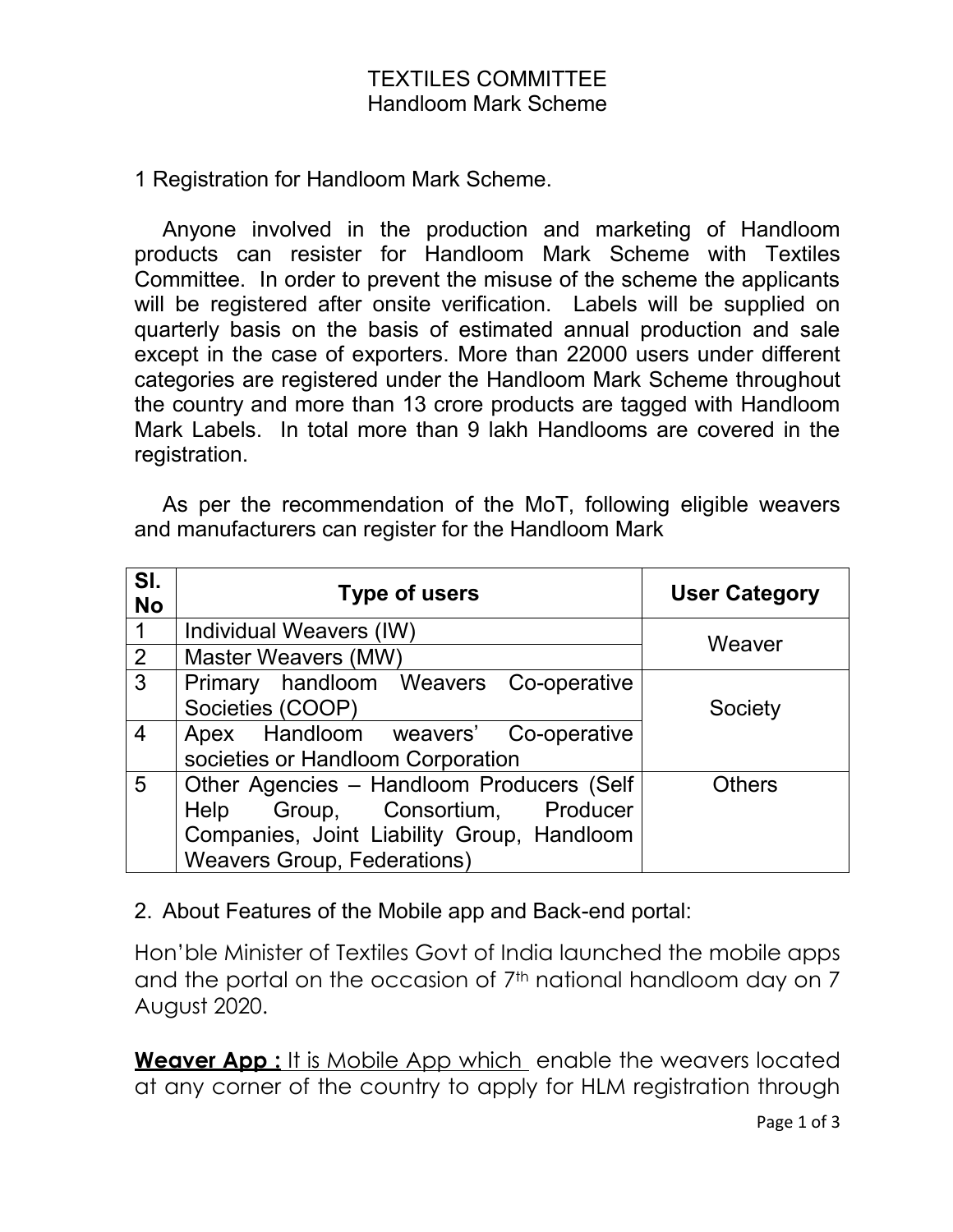the comfort of their homes by click of a button on their mobiles. A The Weaver App is available on Google play store. <https://play.google.com/store/apps/details?id=com.hlm.weaver>

Alternatively weavers can register at [www.hlm.gov.in](http://www.hlm.gov.in/) The app provides choice of English and 10 Indian languages to choose from, is easy and yet secure to access through OTP based protocol, provides SMS and email notification for all transactions and also allows Online payment via SBI payment gateway.

Most importantly, the App gives complete control to the weaver as regards indenting of labels and maintaining his Label account balance.

**Customer App:** This app empowers all the customers of Handloom products to ascertain the veracity and originality of the product through unique and dynamic QR code labels affixed on each handloom product at a click of a button on the app. Besides, in case of genuine product, this app will give information about its weaver and for fake label, the app will immediately inform the customer about its fakeness and at the same time alert the administrators conveying Geo tag location of such fraud label sale.

The app also provides feedback mechanism to capture feedback from its users. The Customer App is available on Google play store. <https://play.google.com/store/apps/details?id=com.hlm.customer>

## **Handloom Mark (HLM) Admin app:**

The whole process of registration will migrate to the online HLM admin app including activities like scheduling of verification visit, cross verification of user data, audit trail of all activities, geo tagging of verification visits, label entitlement management as well as enabling real time monitoring.

**HLM web portal:** The Backend portal will be used by the Implementing agency to complete run the whole scheme in online mode giving complete MIS on each of the activities in the Scheme, handling of Labels including indent and charge